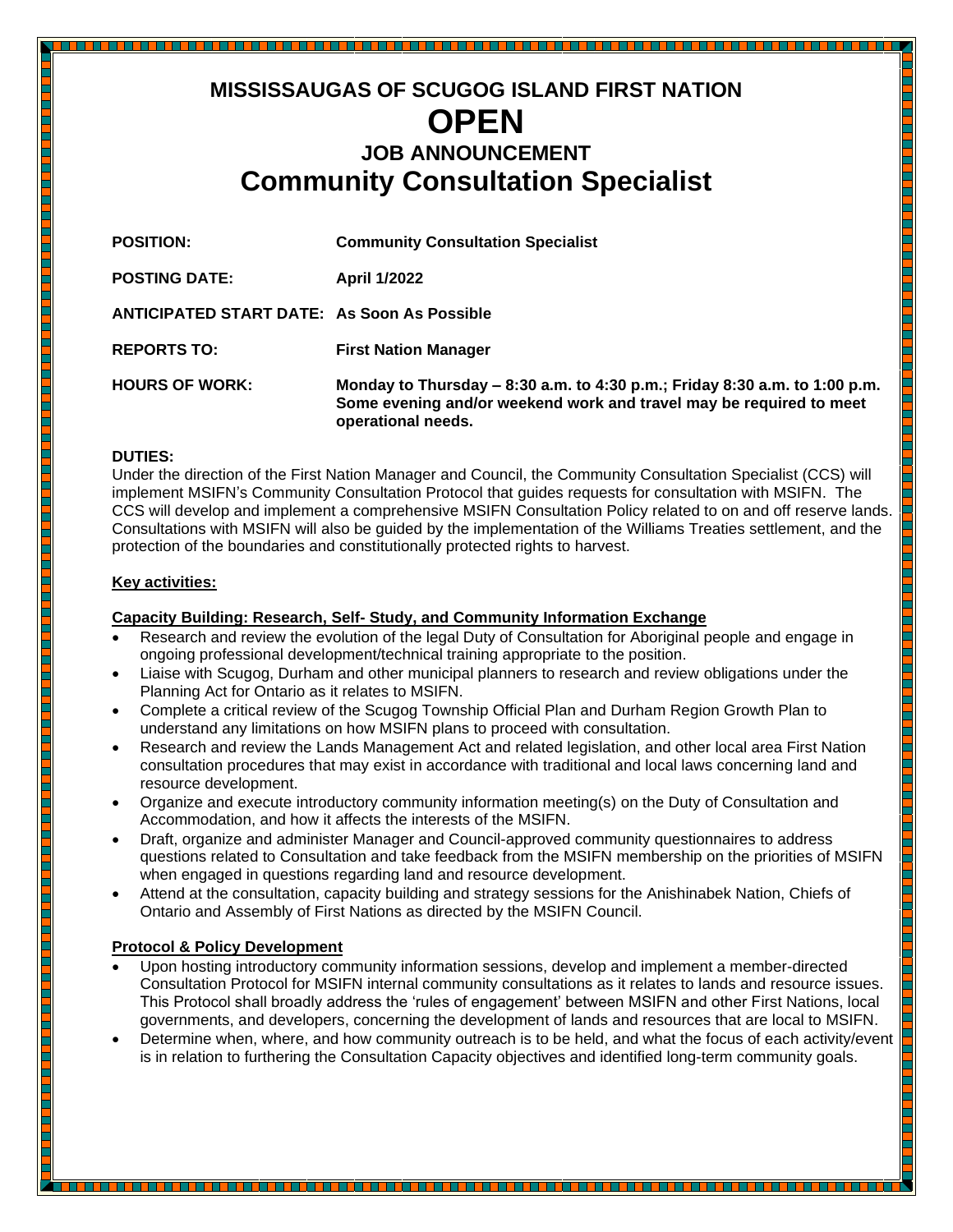- Host annual review meetings with the MSIFN Membership relating to the development of the Consultation Policy on any material issues regarding the proposed or continued development of lands and resources within  $\Box$ MSIFN traditional territory, focusing on those lands and projects that are in close geographic proximity to MSIFN.
- Develop and/or implement a Multi-Year Plan for improving MSIFN consultation capacity relating to lands and resource issues pursuant to the strategy contained within the Ministry of Aboriginal Affairs Core Consultation funding application.

i<br>Li

- Complete an internal review of other Scugog First Nation Law and Policy to ensure internal organizational consistency with the MSIFN Consultation Protocol.
- Present the final draft Consultation Policy to the First Nation Manager and to Council for review and approval and host a community meeting to seek Membership approval for same.

# **Internal Community Consultation**

- Engage in internal community information exchange and report to MSIFN Members via Manager approved monthly newsletter inserts.
- Host quarterly review meetings with the MSIFN Membership relating to the development of the Consultation Protocol and Consultation Policy on any material issues regarding the proposed or continued development of lands and resources within MSIFN traditional territory, focusing on those lands and projects that are in close geographic proximity to MSIFN.
- Information-share and exchange with other departments internal to the First Nation respecting their measures of consultation within the MSIFN community and examine whether those departmental measures for consultation are consistent with the proposed MSIFN Consultation Policy.
- Work in conjunction with the MSIFN Lands Officer and MSIFN I.T. Specialist on building mapping capacity for MSIFN.
- Lead and work in conjunction with Lands Officer for MSIFN on completing a Traditional Land Use Study for MSIFN, to aid in the finalization of a Community Consultation Policy for MSIFN.
- Attend external local community outreach meetings as requested.

# **Liaison with other Local area First Nations (i.e. Williams Treaty First Nations)**

- Attendance at collective meetings and ongoing liaising between Williams Treaty First Nation (WTFN) consultation workers and other Southeastern Ontario First Nations on issues relating to the development of lands and resources local to our communities and within our treaty territories.
- On-going sharing of information between the WTFN consultation workers and the WTFN leadership representatives towards the possible group development of a WTFN Consultation Protocol and Williams Treaty First Nation Consultation Office.

# **Monthly, Annual and Final Reporting and other Finance duties:**

- Provide monthly update reports to your Manager, outlining the progress made to date on meeting your job deliverables.
- Prepare, obtain Manager Approval and submit the Final Project Report and Final Expenditure Report for consultation on or before April 30th of each fiscal year.
- Through the aid and approval of finance, submit a copy of the audited financial statements for MSIFN on or before July 31 of each fiscal year.
- Abide by the terms of the funding and the budgets as set forth in the federal and provincial funding agreements.
- Prepare the annual budget for Consultation.
- Maintain detailed financial records related to Consultation.
- Submit funding paperwork, reports and reconciliations as required by funding agreements.

# **Related and other duties:**

- IC3 Certification Training is mandatory.
- Prepare drafts of any necessary Requests for Proposals or Consultant agreements for any new consultants that may be hired in connection with Consultation and act as the Consultant's liaison to Management and Council.

• Ensure that all consultants are compliant with health and safety requirements at all times.